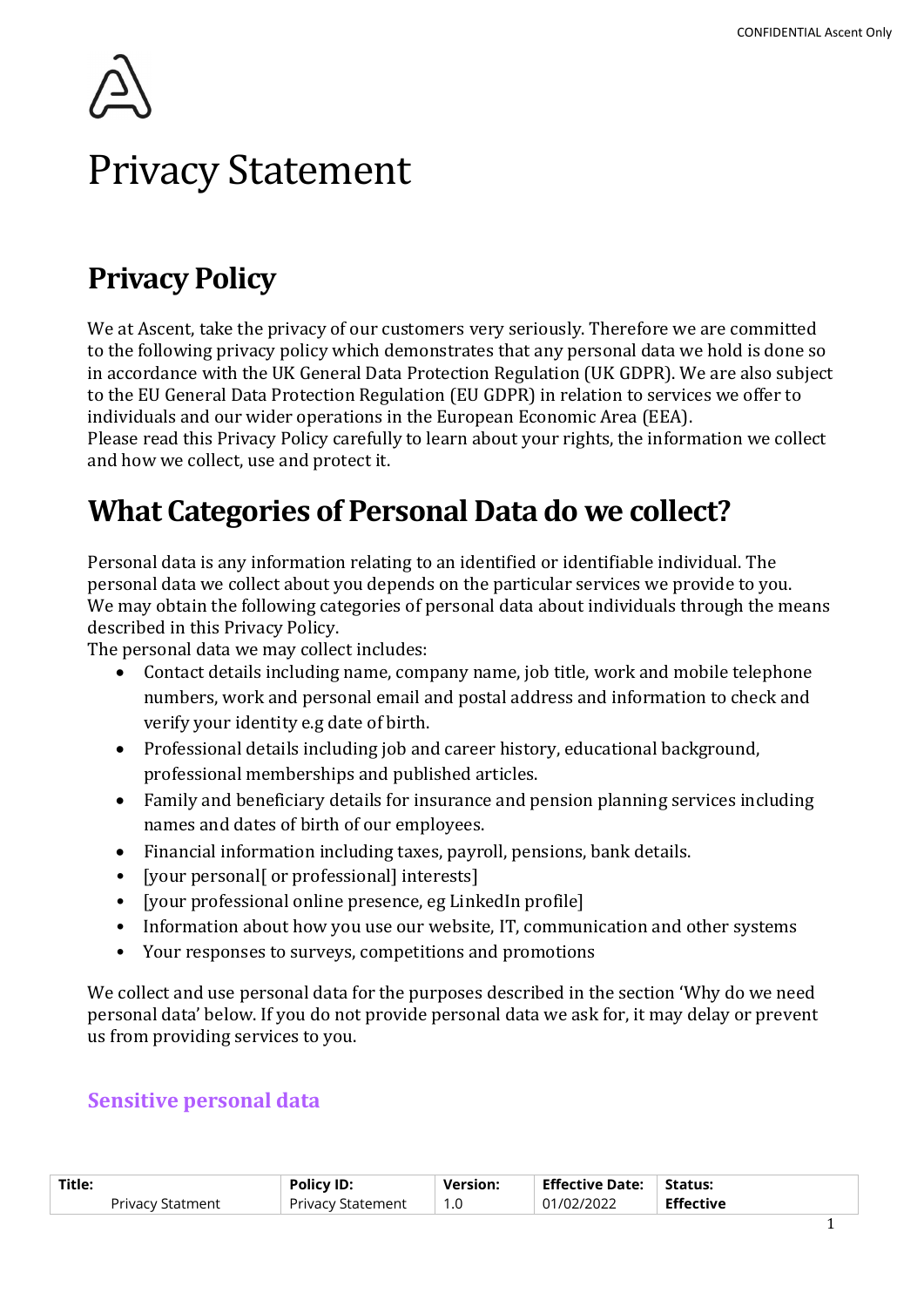

We typically do not collect sensitive or special categories of personal data about individuals other than our own employees. When we do need to process sensitive personal data from data subjects who are not our employees, it is either on the instructions of a third party, with the express consent of the individuals or as required by law.

### How do we collect personal data?

- We obtain most of the personal data we collect directly from individuals in a variety of ways, including those that; provide us with their business card(s), complete our online forms, subscribe to our newsletters, register for training, webinars and meet ups, attend meetings or events we host, visit our offices or for recruitment purposes.
- We obtain personal data indirectly about individuals from a variety of third parties, including recruitment services and our clients. This data is always obtained with the individuals consent.
- Personal data may be obtained from publicly accessible sources such as Companies House, news articles, and internet searches.
- If you register or login to our website using social media (e.g. LinkedIn, Google or Twitter) to authenticate your identity and connect your social media login information with us, we will collect information or content needed for the registration or login that you permitted your social media provider to share with us.

We may also obtain personal data from cookies on our website—for more information on our use of cookies, please see our Cookie Policy.

### What lawful reasons do we have for processing personal data?

Under data protection law, we can only use your personal data if we have a proper reason, eg:

- where you have given consent;
- to comply with our legal and regulatory obligations;

• for the performance of a contract with you or to take steps at your request before entering into a contract; or

• for our legitimate interests or those of a third party.

A legitimate interest is when we have a business or commercial reason to use your personal data, so long as this is not overridden by your own rights and interests. We will carry out an assessment when relying on legitimate interests, to balance our interests against your own. We may rely on the following legitimate interests when we collect and use personal data to operate our business and provide our products and services:

 Delivering services to our clients – To deliver the professional services our clients have engaged us to provide.

| Title:           | <b>Policy ID:</b> | <b>Version:</b> | Effective Date: Status: |                  |  |
|------------------|-------------------|-----------------|-------------------------|------------------|--|
| Privacy Statment | Privacy Statement | 1.0             | 01/02/2022              | <b>Effective</b> |  |
|                  |                   |                 |                         |                  |  |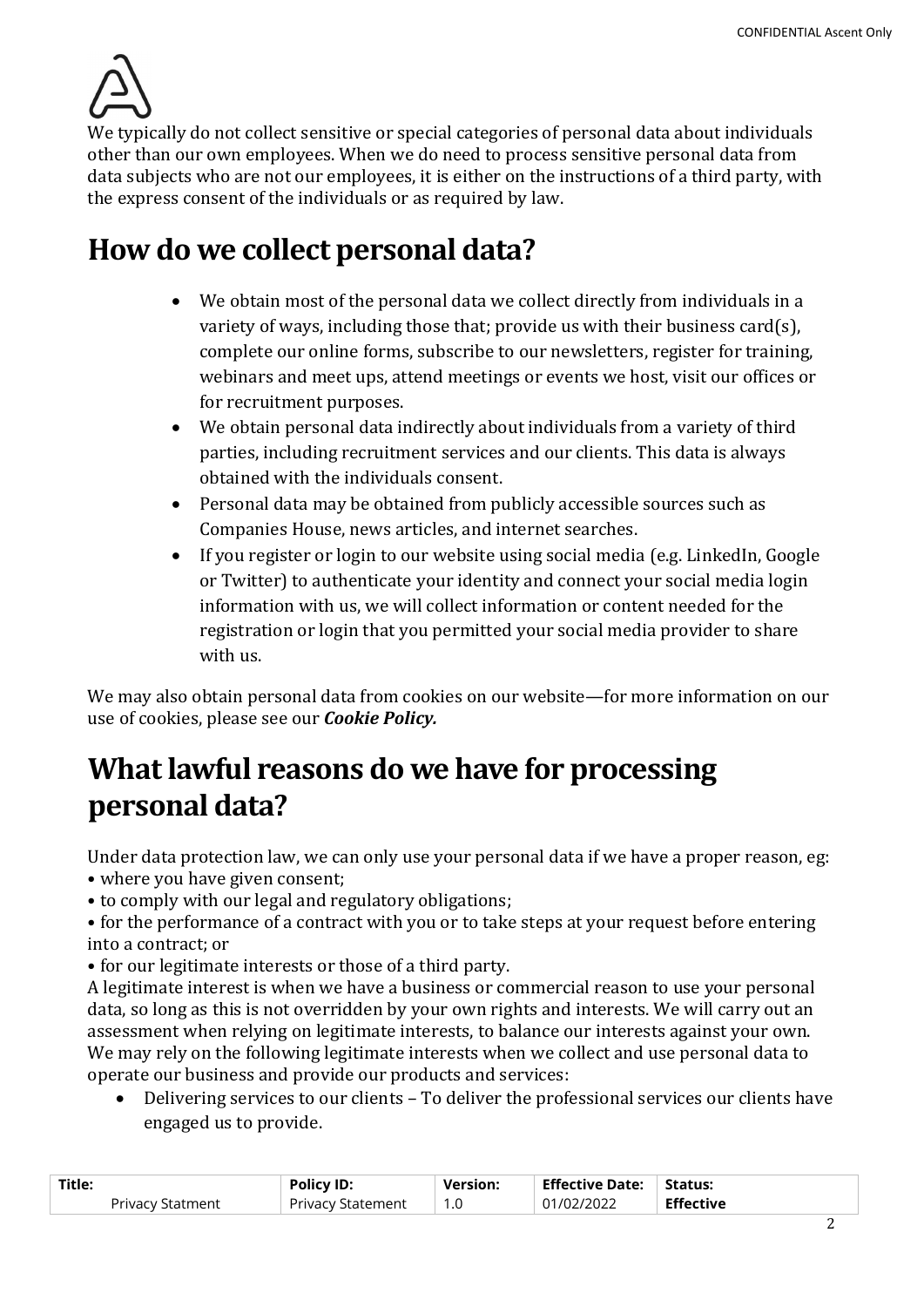

 Direct marketing – To deliver timely market insights and speciality knowledge we believe is welcomed by our business clients, subscribers and individuals who have interacted with us.

# Why do we need personal data?

We aspire to be transparent when we collect and use personal data by telling you why we need it, this typically includes:

- Providing professional services our services may include reviewing client files for data analytics which may involve processing personal data for the relevant client.
- Promoting our professional services, products and capabilities to existing and prospective business clients.
- Sending invitations and providing access to guests attending our events and webinars or our sponsored events.
- Administering, maintaining and ensuring the security of our information systems, applications and websites.
- Authenticating registered users to certain areas of our sites.
- Seeking qualified candidates, and forwarding candidate career inquiries to our HR team, which may be governed by different privacy terms and policies.
- Processing online requests, including responding to communications from individuals or requests for proposals and quotations.
- Travel arrangement assistance.
- Helping support clients to run a series of development programs for education and learning purposes.
- Complying with legal and regulatory obligations relating to anti-money laundering, terrorist financing, fraud and other forms of financial crime.
- Compiling health and safety data (directly or indirectly) following an incident or accident.

#### Does our website use cookies?

With prior consent, we use google analytics to collect information about our visitors. For more information please see our Cookie Policy.

# **Marketing**

We will use your personal data to send you updates about our services including exclusive offers, promotions or new services. These updates may be sent by email, text message, telephone or post.

We have a legitimate interest in using your personal data for marketing purposes (see above 'What lawful reasons do we have for processing personal data?). This means we do not

| Title:           | <b>Policy ID:</b>   | <b>Version:</b> | <b>Effective Date:</b> | Status:          |  |
|------------------|---------------------|-----------------|------------------------|------------------|--|
| Privacy Statment | ' Privacy Statement | 1.0             | 01/02/2022             | <b>Effective</b> |  |
|                  |                     |                 |                        |                  |  |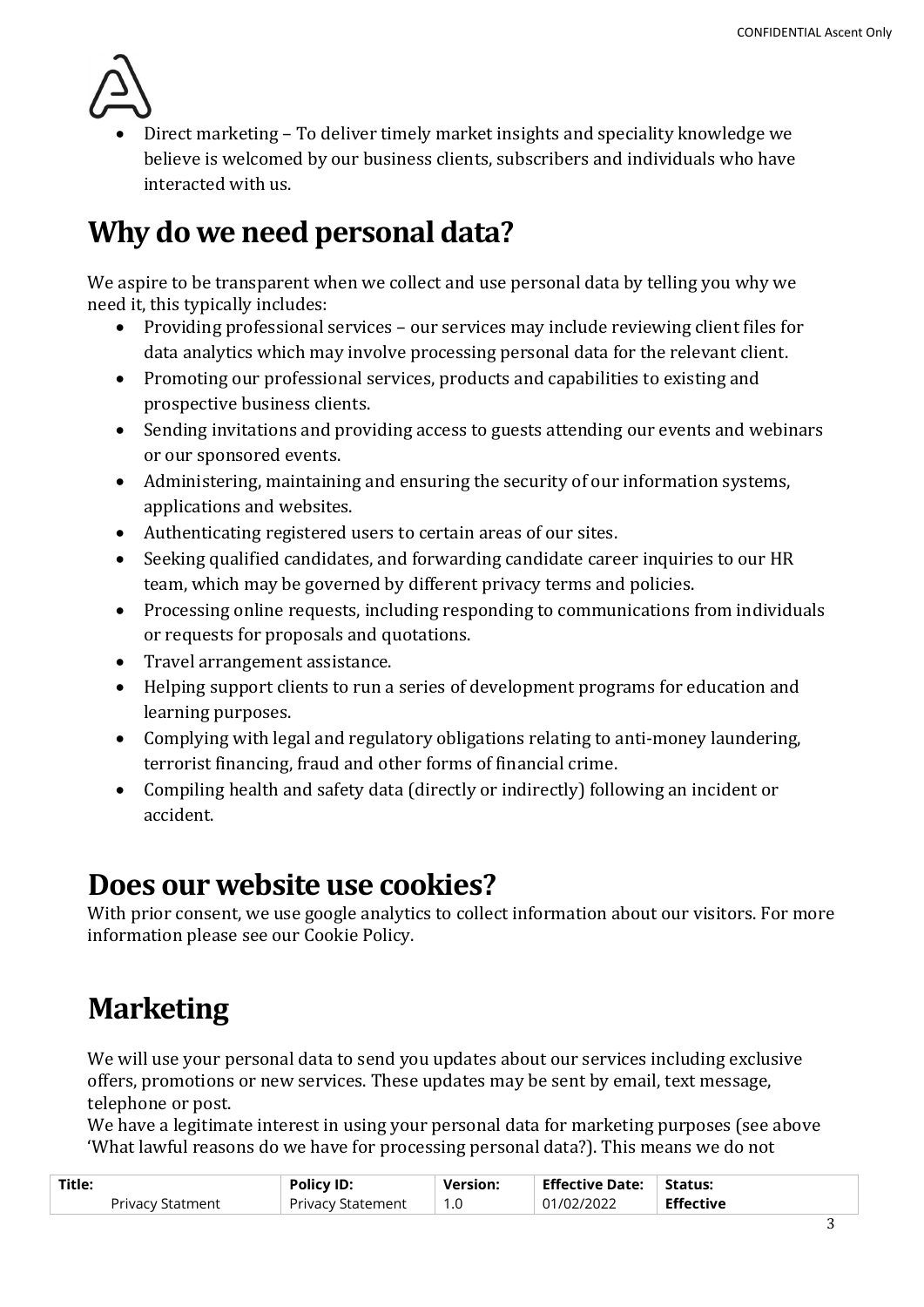

.

usually need your consent to send you marketing information. If we change our marketing approach in the future so that consent is needed, we will ask for this separately and clearly. We may ask you to confirm or update your marketing preferences if you ask us to provide further services in the future, or if there are changes in the law, regulation, or the structure of our business.

We will always treat your personal data with the utmost respect and never sell it to other organisations, outside the Ascent group, for marketing purposes.

#### Do we link to other websites?

Our websites, and specifically the ones related with our Data Science Radar (DSR) product may contain links to other sites, including sites maintained by Ascent customers that are not governed by this Privacy Policy. Please review the destination websites' privacy notices before submitting personal data on those sites. Whilst we try to link only to sites that share our high standards and respect for privacy, we are not responsible for the content, security, or privacy practices employed by other sites.

### Do we share personal data with third parties?

We routinely share personal data with:

- companies within the Ascent group;
- third parties we use to help deliver our services to you;
- other third parties we use to help us run our business;
- third parties approved by you, eg social media sites you choose to link your account to or third party payment providers;
- •payment services providers;
- •marketing services providers;
- •recruitment services providers.

We or the third parties mentioned above occasionally also share personal data with:

• our and their external auditors, eg in relation to the audit of accounts, in which case the recipient of the information will be bound by confidentiality obligations;

• our and their professional advisors (such as lawyers and other advisors), in which case the recipient of the information will be bound by confidentiality obligations;

• law enforcement agencies, courts, tribunals and regulatory bodies to comply with our legal and regulatory obligations;

• other parties that have or may acquire control or ownership of our business (and our or their professional advisers) in connection with a significant corporate transaction or restructuring, including a merger, acquisition, asset sale, initial public offering or in the event of our insolvency—usually, information will be anonymised but this may not always be possible. The recipient of any of your personal data will be bound by confidentiality obligations.

If you would like more information about who we share our data with and why, please contact us (see 'How to contact us' below).

| Title:                  | <b>Policy ID:</b> | <b>Version:</b> | <b>Effective Date: Status:</b> |                  |  |
|-------------------------|-------------------|-----------------|--------------------------------|------------------|--|
| <b>Privacy Statment</b> | Privacy Statement |                 | 01/02/2022                     | <b>Effective</b> |  |
|                         |                   |                 |                                |                  |  |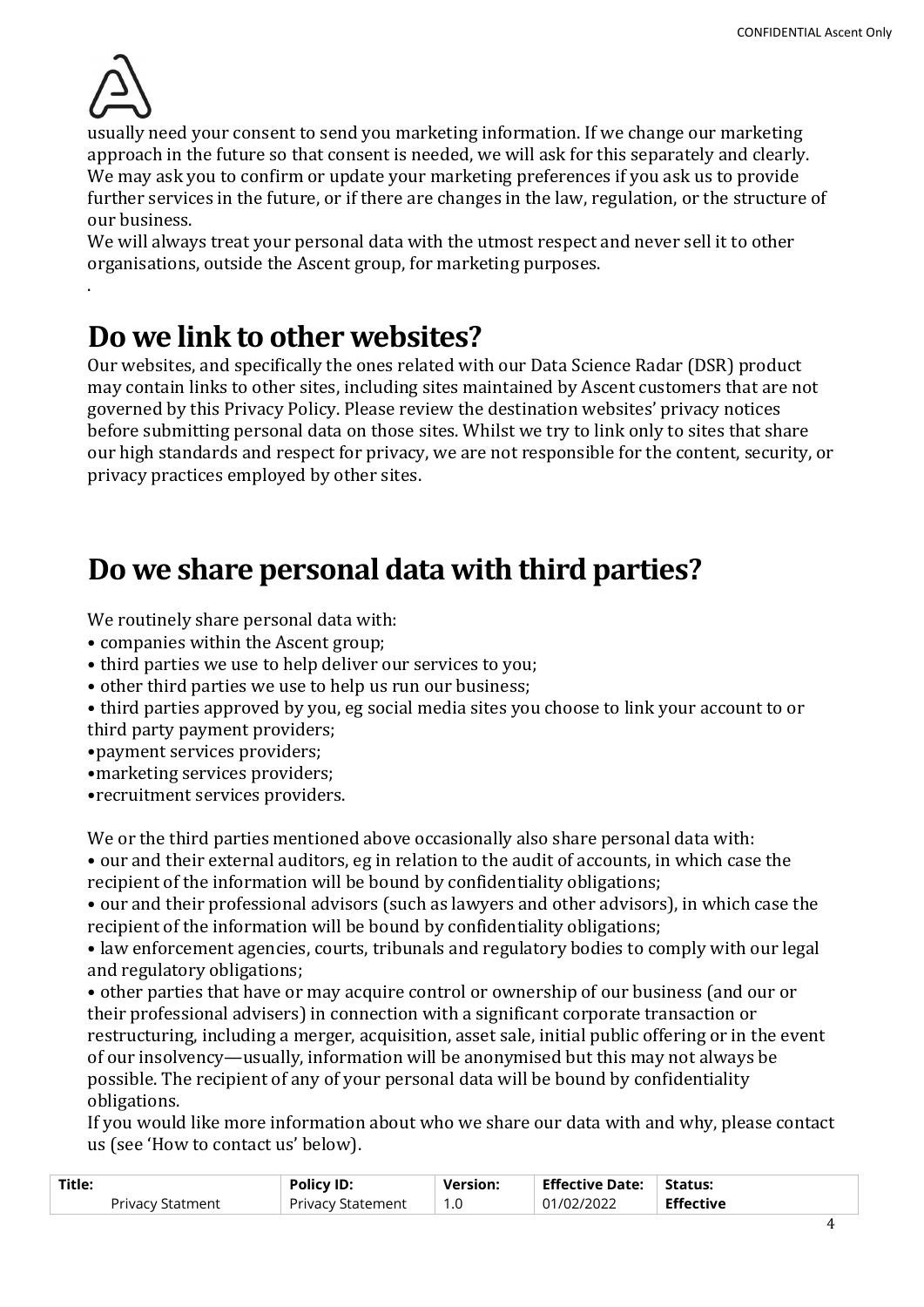

# Transferring your personal data out of the UK and EEA

It is sometimes necessary for us to transfer your personal data to countries outside the UK and EEA. In those cases we will comply with applicable UK and EEA laws designed to ensure the privacy of your personal data.

Where we transfer your personal data outside the UK and/or the EEA, we do so on the basis of an adequacy regulation or decision or (where that is not available) standard contractual clauses recognised by the UK and/or EU. In the event we cannot or choose not to continue to rely on either of those mechanisms at any time, we will not transfer your personal data outside the UK and/or the EEA unless we can do so on the basis of an alternative mechanism or exception provided by applicable data protection law.

#### What are your data protection rights?

- Access the right to be provided with a copy of your personal data
- Rectification the right to require us to correct any mistakes in your personal data
- Erasure (also known as the right to be forgotten) the right to require us to delete your personal data—in certain situations
- Restriction of processing the right to require us to restrict processing of your personal data in certain circumstances, eg if you contest the accuracy of the data
- Data portability the right to receive the personal data you provided to us, in a structured, commonly used and machine-readable format and/or transmit that data to a third party—in certain situations
- To object the right to object:
	- o at any time to your personal data being processed for direct marketing (including profiling);
	- o in certain other situations to our continued processing of your personal data, eg processing carried out for the purpose of our legitimate interests unless there are compelling legitimate grounds for the processing to continue or the processing is required for the establishment, exercise or defence of legal claims
- Not to be subject to automated individual decision making the right not to be subject to a decision based solely on automated processing (including profiling) that produces legal effects concerning you or similarly significantly affects you

The right to withdraw consent - if you have provided us with consent to use your personal data you have a right to withdraw that consent easily at any time. Withdrawing consent will not affect the lawfulness of our use of your personal data in reliance on that consent before it was withdrawn.

| Title:                  | <b>Policy ID:</b>        | <b>Version:</b> | <b>Effective Date:</b> | Status:          |  |
|-------------------------|--------------------------|-----------------|------------------------|------------------|--|
| <b>Privacy Statment</b> | <b>Privacy Statement</b> | 1.0             | 01/02/2022             | <b>Effective</b> |  |
|                         |                          |                 |                        |                  |  |